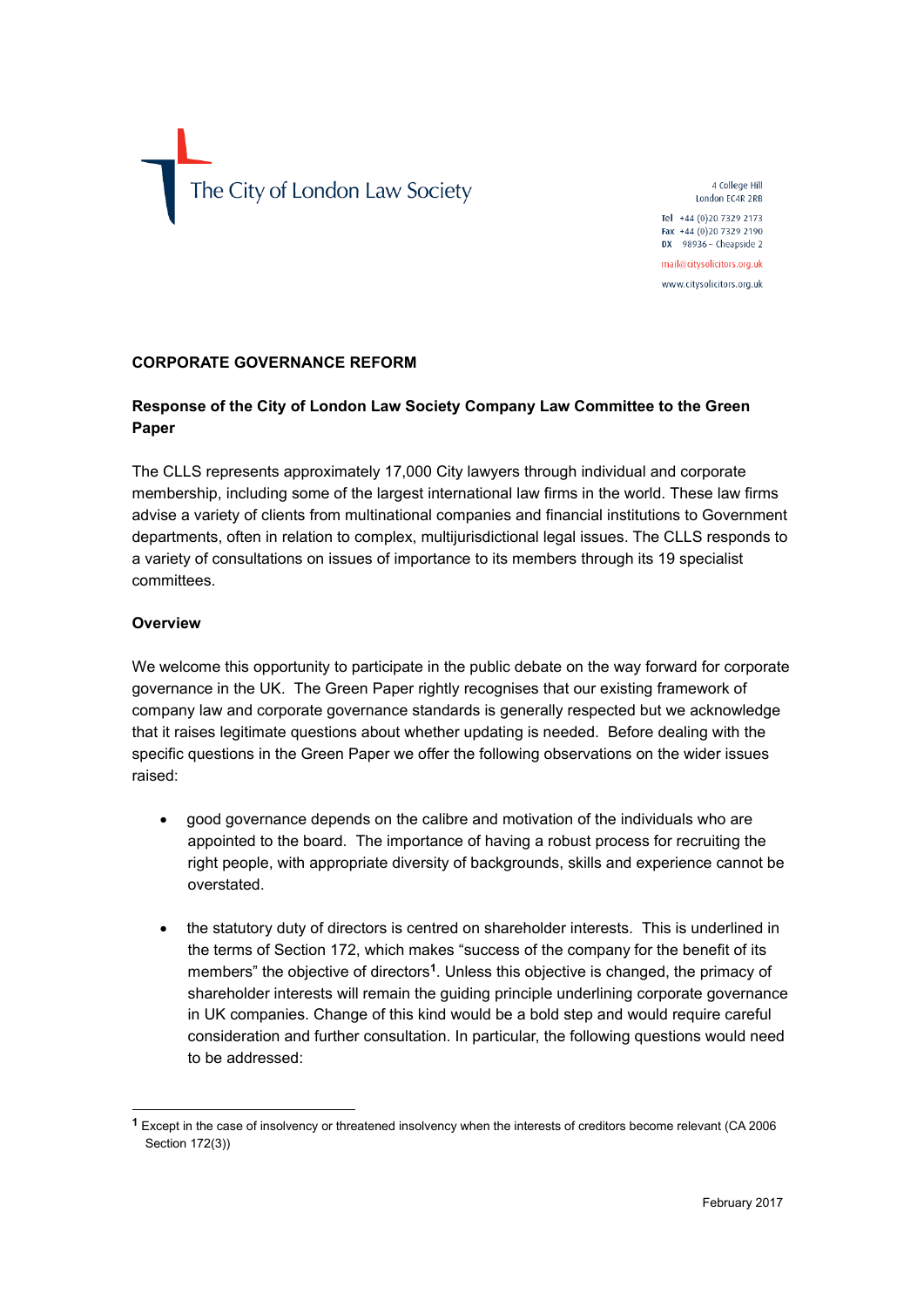- o the effect of such a change on the willingness of investors to contribute capital and trade in the shares of companies where shareholder interests are not the primary consideration. While there are examples of companies which have chosen to follow such an approach to a greater or lesser extent it would be important to be satisfied that forcing such a change on all UK companies would not diminish the attractiveness of the UK as a place to invest or to establish a company
- o the question of enforcement of directors' duties would have to be considered. Under the existing framework enforcement is a matter for the company (acting through its board) or its shareholders. Unless that is changed any change in the terms of the statutory duty may not have the desired effect. However, to make an independent authority responsible for enforcement would have significant implications for board decision making, as would any real or perceived increase in the exposure of directors to potential litigation
- $\circ$  boards may legitimately ask for guidance on how competing interests should be balanced if none is given primacy over the others
- $\circ$  a change in the statutory duty on its own may not be sufficient to reduce materially the influence of shareholder interests on board decision making. UK company law and the rules governing listed companies give shareholders a more central role in governance than in other jurisdictions (examples include: director appointment and removal; pre-emption rights on new issues of equity; shareholder approval of Class 1 transactions; the prohibition on poison pills). Without wider changes to the framework within which they operate, boards will only feel properly empowered to take decisions that will benefit the development of the company in the long term if shareholders actively support them in doing so. Section 172 already gives boards a basis to defend their decisions that take into account wider stakeholder interests against claims from shareholders that their (potentially short term) interests are adversely affected.
- it is important to be clear whether the objective of reform is to influence businesses in the UK or to change the way that UK companies operate. The two are not the same. Many UK businesses are operated by companies incorporated outside the UK. Perhaps more importantly, many more could be organised in that way, if their shareholders thought it more attractive to do so. Some issues, such as treatment of employees and protecting the interests of members of UK pension schemes, will be better addressed in the wider context of business generally and not as a corporate governance issue, in order that all UK employees and pensioners who are affected are protected appropriately (we are not expressing a view that employees need additional protections or that UK pensions regulation requires reform).
- when discussing the way boards should take into account non-shareholder stakeholders it is important to be clear whether the concern is limited to UK stakeholders or a global view should be taken. Most large companies operate in more than one country, through subsidiaries (which may be incorporated in the UK or other countries) and/or branches operating outside the UK. The Green Paper appears to be focussed on UK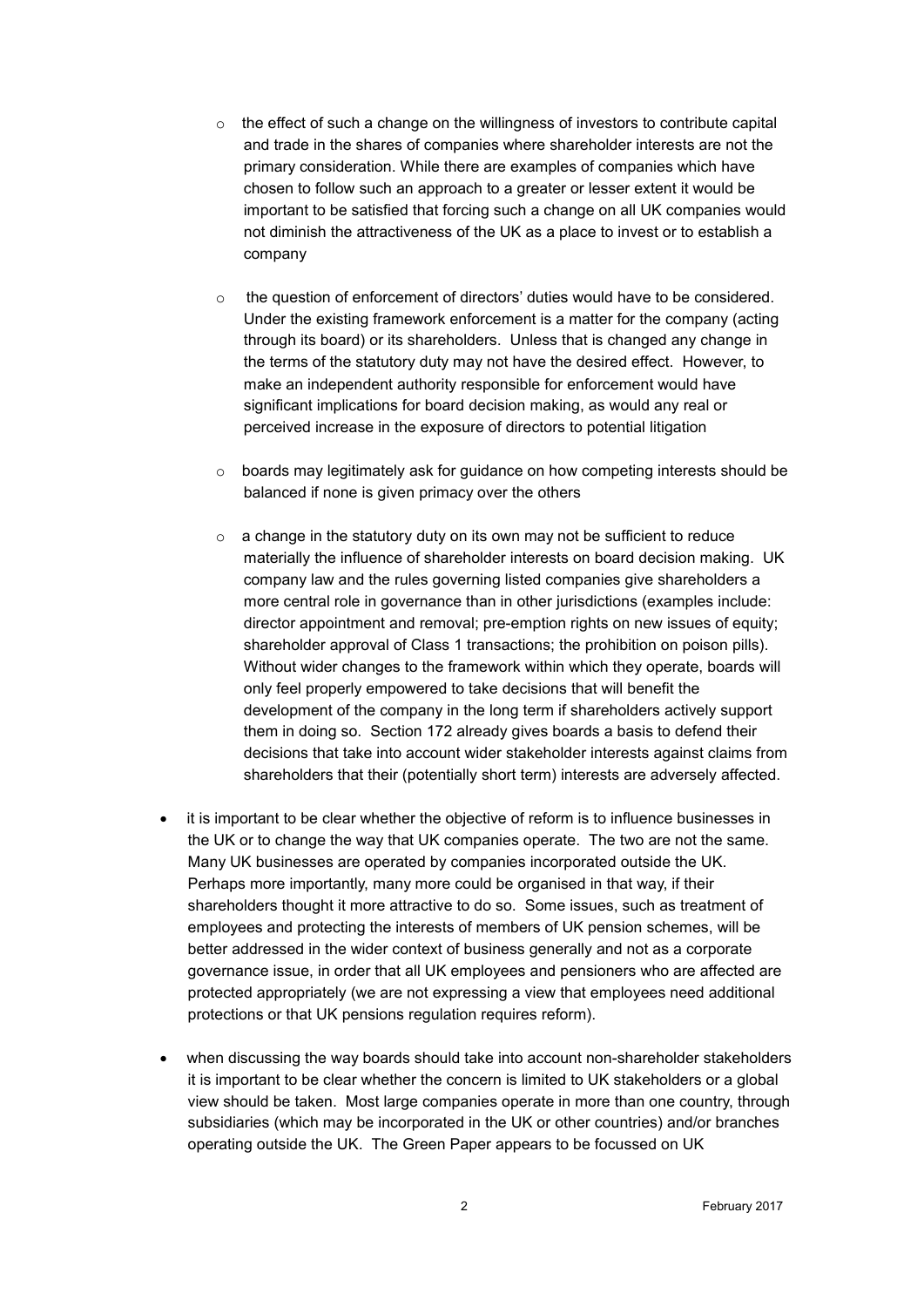stakeholders but for companies operating internationally it may not be acceptable to limit attention to stakeholders in the UK.

### **A way forward**

We suggest that at this stage reform could include the following:

- changes to the Corporate Governance Code requiring companies to explain their values and the objectives of the company, and how those take into account wider stakeholder interests (including explaining which stakeholder groups are considered to be relevant). Companies could also be required to explain what steps they have taken to obtain views from stakeholders to inform decisions made by the board.
- the FRC could be given enforcement powers to ensure that non-financial disclosures meet the required standard; the scope of any such powers would require careful consideration, including whether they would be limited to statutory requirements or would include the enhanced disclosures required by the Corporate Governance Code.
- for privately held companies, a voluntary code expressed as high level principles, on a comply or explain basis (with an appropriate size threshold), with a requirement to report on whether the code has been adopted and if so, providing explanations of any non-compliance.

A limited package of reform of this kind would give companies in the UK the opportunity to take appropriate action to rebuild public trust. It would be relatively simple to implement and would build on (and not undermine) the strong foundations of the existing corporate governance structure in the UK, which many internationally regard as the gold standard. Reform of this kind, based on disclosure and leaving companies to make their own decisions regarding implementation, reduces the risk of unintended harmful consequences and should ensure that the UK remains competitive in the market for international capital.

## **EXECUTIVE PAY**

# **Question 1. Do shareholders need stronger powers to improve their ability to hold companies to account on executive pay and performance? If so, which of the options mentioned in the Green Paper would you support? Are there other options that should be considered?**

We do not express a view on whether shareholders need stronger powers but we do suggest caution before changing a relatively new regime that is among the most robust in the world and already gives considerable powers to shareholders. We are entering the third year since the regime came in and companies are having to renew their pay policies for the first time. While it may be thought that the new regime has not yet led to a sufficient change in behaviour, we think there is a strong case for waiting to see whether the other reforms that may be adopted, together with the continuing shareholder pressure on boards, will bring about the change that is needed.

Our comments on the options are set out below: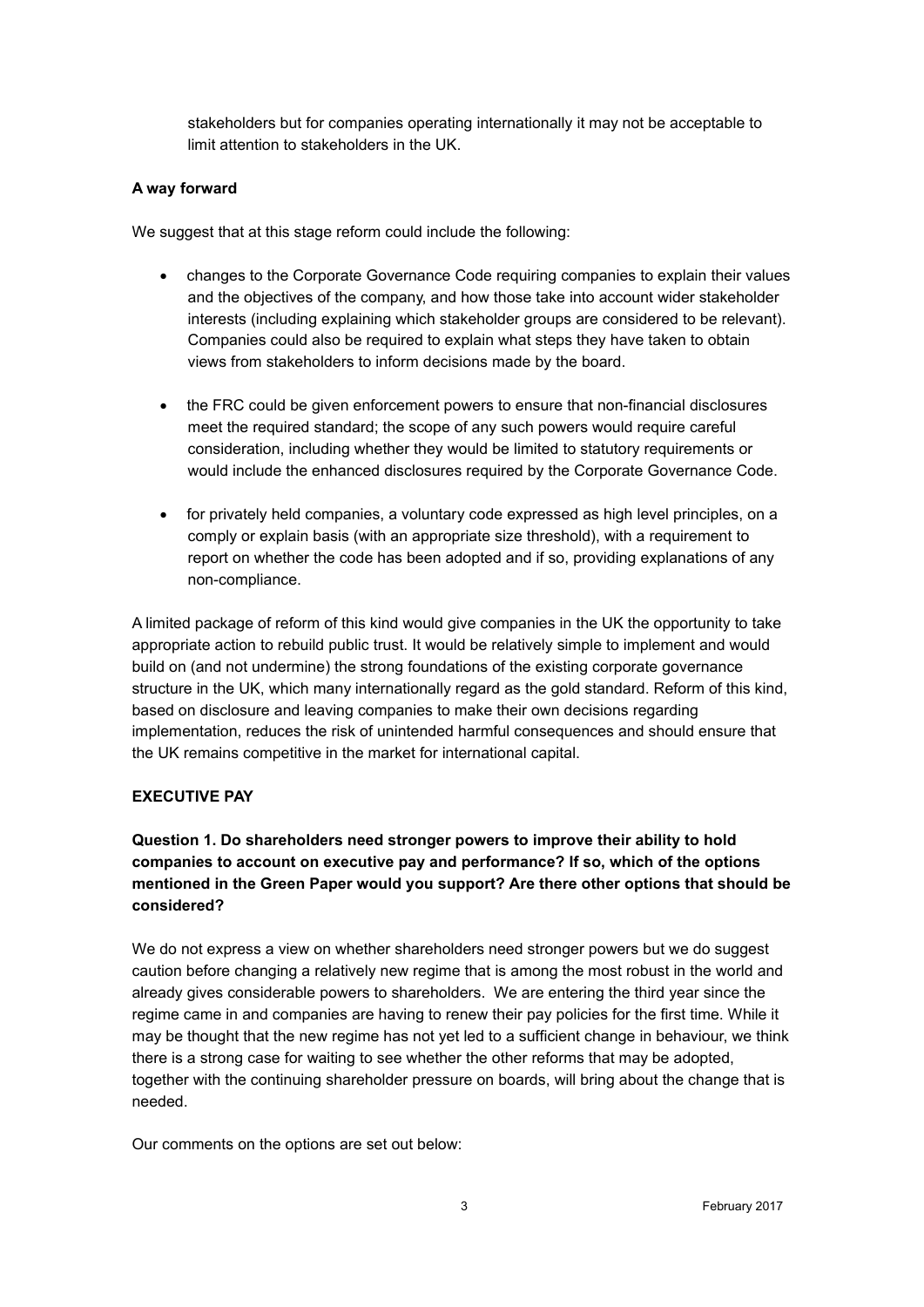*Option (i): Make all or some elements of the executive pay package subject to a binding vote. This could be the full remuneration report or refer only to variable pay elements of the pay award (such as the annual bonus, the Long-Term Incentive Plan and any proposed increase in*  basic salary). It could be applied annually to all companies or only to companies that have *encountered significant shareholder opposition to the remuneration report.*

We see major difficulties with a mandatory vote on executive pay, which would mean that executive directors would be expected to accept that all or part of their remuneration will depend on shareholders' willingness to approve, retrospectively, the amount to be paid. The implications of this include:

- executives would have to trust shareholders to use this power responsibly.
- the increased risk for the executive may lead to demands for increased rewards.
- it will be more difficult to attract the best people to take on challenging leadership roles in UK companies when they have alternatives in companies operating under more benign regimes.
- the need to secure the vote on pay may add to the pressure on executives to take short term "shareholder-pleasing" decisions.
- the process for the RemCo to determine the amount of remuneration of the executives (exercising their discretion for that purpose) will become complex and may either involve a potentially lengthy dialogue with principal shareholders to gain their agreement to the amount proposed (do shareholders have appetite and resources sufficient for this?) or a "take it or leave it" approach which gives shareholders a simple choice of whether or not to approve a proposal made by the RemCo (which is unattractive as explained below).
- given the potentially serious consequences for the company if shareholders do not pass the resolution (we assume that a decision not to pay the CEO would usually lead to their immediate departure) it may be that shareholders will feel forced into supporting the proposal (even if they think the quantum is excessive). By doing so shareholders may be seen as taking responsibility for the decision, deflecting criticism from the board.
- if the ability to provide a reliable remuneration structure is too heavily compromised, companies may be encouraged to establish outside the UK.

## *Option (ii) Introduce stronger consequences for the company losing its annual advisory vote on the remuneration report*

While attractive because it defers the problems that arise from a mandatory vote in every case, the proposal to require a supermajority (we assume this would be a special resolution) after one advisory vote is defeated suffers from two problems: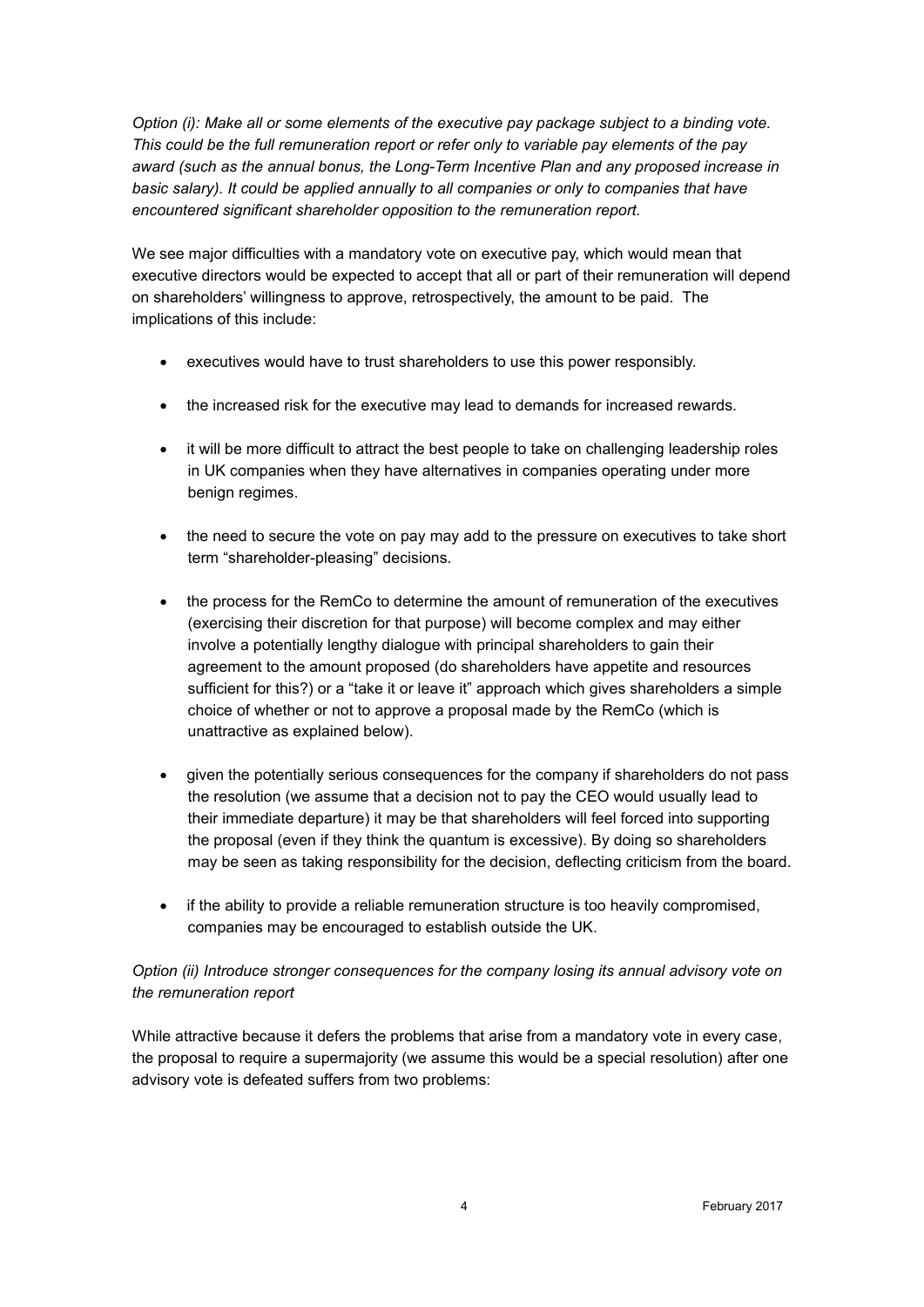- the failure to approve a remuneration policy potentially has a very significant effect on the company (it is unable to pay any of its directors), which should not be triggered by a relatively small minority.
- as explained above, having the ability to trigger significant adverse consequences is a dangerous weapon for shareholders to deploy, and they may be reluctant to do so.

*Option (iii) Require or encourage all company pay policies to (a) set an upper threshold for total annual pay (from all elements of remuneration), and (b) ensure a binding vote at the AGM where actual executive pay in that year exceeds the threshold*

Requiring a binding cap on total annual pay as part of the remuneration policy will reduce flexibility for the RemCo to respond appropriately to changes in circumstances, where the company's best interests are not best served by a requirement to wait for a shareholder vote.

The second element of the proposal is unnecessary because the effect of a binding cap would be to require the overpayment to be held in trust for the company and any directors who approve a payment in excess of the cap to indemnify the company for the amount of the excess**<sup>2</sup>** .

*Option (iv) Require the existing binding vote on the executive pay policy to be held more frequently than every three years, but no more than annually, or allow shareholders to bring forward a binding vote on the new policy earlier than the mandatory three-year deadline*

The requirement for pay policies to be renewed every three years was adopted in response to pressure from shareholders who did not want to have to undertake the process of approving policies more frequently. There is no restriction on policies being approved annually and nothing to prevent shareholders proposing a new policy, replacing one previously approved. Once approved the new policy would become binding. We suggest that no change is required, therefore and if shareholders now wish companies to move to annual pay policy votes they have power to compel them to do so.

*Option (v) Strengthen the Corporate Governance Code to provide greater specificity on how companies should engage with shareholders on pay, including where there is significant opposition to a remuneration report*

We are not aware that there is any confusion on the part of companies as to how to engage with shareholders. We understand that many companies, in particular smaller companies, experience difficulties obtaining sufficient attention from their shareholders for an effective dialogue to take place. Any increase in the expectations on companies should be accompanied by strengthening the Stewardship Code to emphasise the importance of investors allocating sufficient resources to respond to the reasonable demands of companies to engage with them on these questions.

1

**<sup>2</sup>** CA 2006, section 226E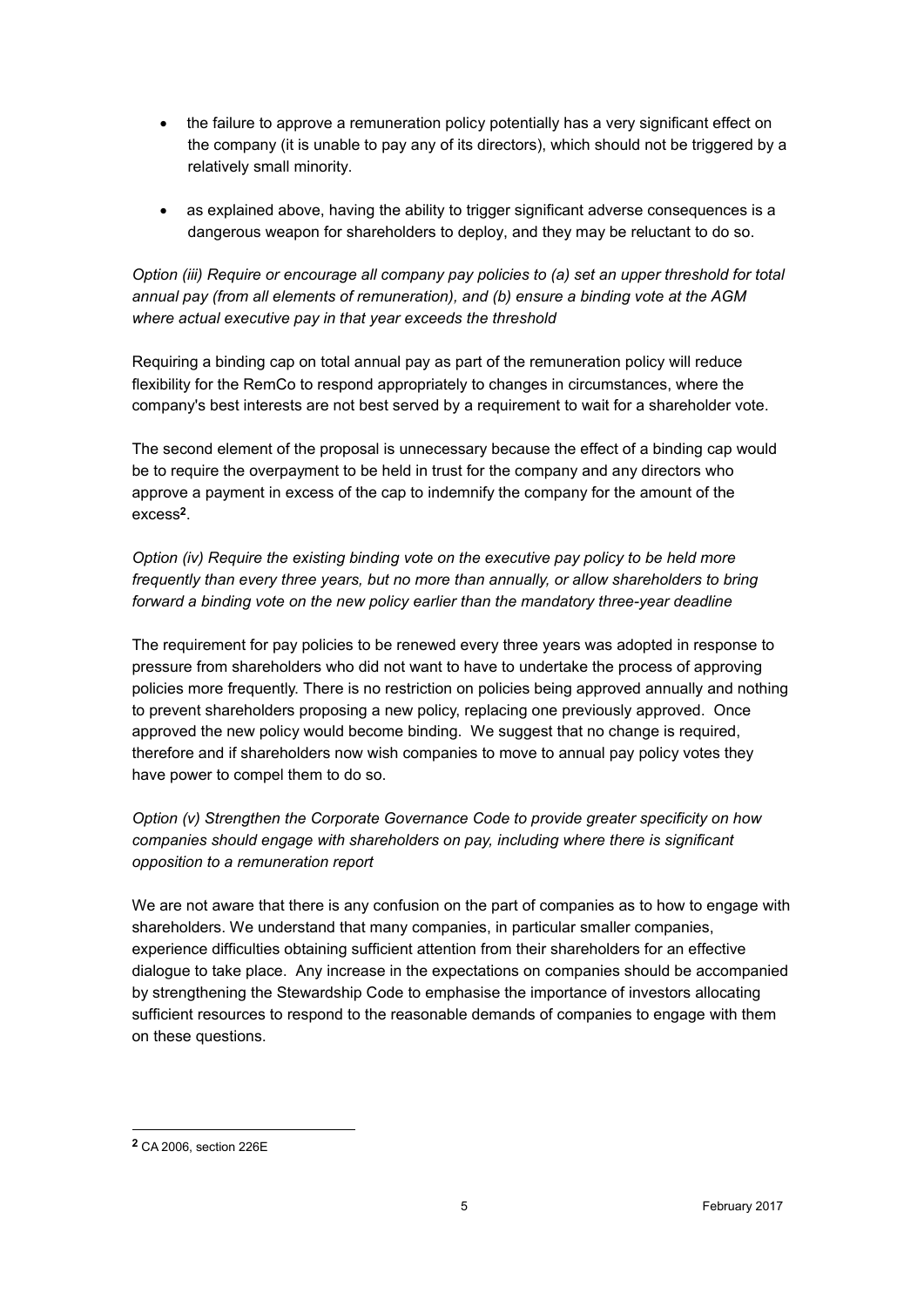We note that paragraph 1.28 of the Green Paper suggests that the changes to the Corporate Governance Code may also include engagement with employees. We have provided our comments on the question of engagement with employees below (Question 3, Option (i)).

# **Question 2. Does more need to be done to encourage institutional and retail investors to make full use of their existing and any new voting powers on pay? Do you support any of the options mentioned? Are there other ideas that should be considered?**

The evidence referred to in the Green Paper is far from conclusive that there is a problem with a lack of shareholder participation. The fact that the majority of pay policies are approved may be a result of effective engagement between companies and shareholders and not evidence that such engagement is not occurring.

## *Option (i): Mandatory disclosure of fund managers' voting records at AGMs and the extent to which they have made use of proxy voting*

We do not have a view but observe that the proposal to make disclosure of voting mandatory raises questions regarding the scope of the requirement (to which investors will the requirement apply) and the nature of the sanction that would be applied for failure to provide the information. We expect that fund managers would find it burdensome to publish more detail of the rationale for their voting decisions and no useful purpose would be served by additional boilerplate disclosures.

## *Option (ii): Establish a senior "shareholder" committee to engage with executive remuneration arrangements*

The concept of a "senior shareholder committee" is one that has been discussed before and not adopted. There are a number of problems that would have to be addressed, the principal being:

- selecting certain shareholders and giving them special rights is inconsistent with the fundamental principle that all shareholders should be treated equally
- to define which shareholders would be represented on the committee and how they would be selected (would this be based only on size of holding or would the type of investor be relevant?)
- whether the members of the committee would be expected to consult other shareholders (which would duplicate the engagement efforts of the company) or only provide their own views (in which case they cannot claim to be representative of shareholders generally)
- to determine whether the members of the committee would owe enforceable duties to the company equivalent to the duties owed by directors and, if not, whether there would be any legal constraint on their freedom to vote in their own interests.

Existing mechanisms for organising collective engagement between shareholders and companies (for example the Investor Forum) are focussed on strategic issues, which does not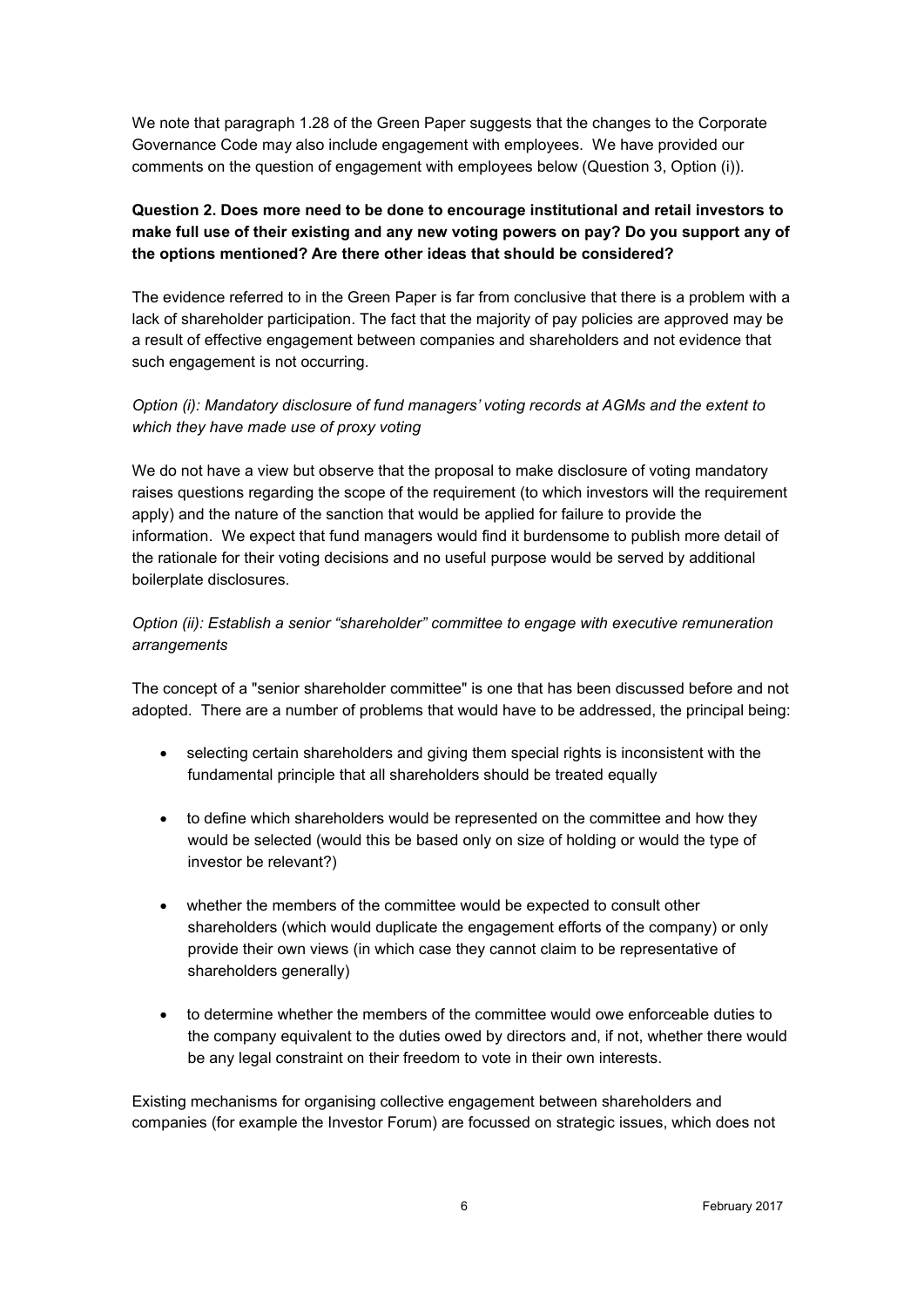seem to include remuneration**<sup>3</sup>** . Shareholders who are supportive of the board and may see no value in collective engagement would effectively be forced to participate in order to ensure there was a balanced view on the committee. There is a danger that a shareholder committee would provide a platform for an activist shareholder with its own agenda to wield disproportionate power.

## *Option (iii): Consider ways to facilitate or encourage individual retail shareholders to exercise their rights to vote on pay and other corporate decisions*

We think that amending the Companies Act to require entities who hold shares on behalf of individual investors (we think this should refer to custodians or nominees rather than brokers) to offer opt-in to voting and information rights should be considered as a last resort as it would impose a cost on the underlying holders, whether or not they were interested in exercising their rights. The first step should be better education of investors, so that the availability of the option to opt-in to voting and information rights could become a factor in the choice of broker (to be balanced against other factors such as the additional cost of making those rights available).

**Question 3. Do steps need to be taken to improve the effectiveness of remuneration committees, and their advisers, in particular to encourage them to engage more effectively with shareholder and employee views before developing pay policies? Do you support any of the options set out in the Green Paper? Are there any other options you want to suggest?**

*Option (i): Require the remuneration committee to consult shareholders and the wider company workforce in advance of preparing its pay policy*

We question the need for an obligation to consult shareholders. The requirement to obtain approval creates a powerful incentive for such consultation to take place and we doubt that imposing an obligation will lead to any different level of engagement.

We express no view on whether remuneration decisions will better promote the success of companies if they are reached after consultation with employees but we note that the Remuneration Policy is already required to include a statement on how the pay and employment conditions of non-director employees were taken into account in setting the policy for directors' remuneration**<sup>4</sup>** .

If it is considered desirable to require consultation with shareholders and/or with employees we recommend that it be through the Corporate Governance Code, bolstered by the dissemination of examples of what is regarded as best practice and additional disclosure of the steps taken.

Before adopting a legal obligation it would be necessary to address questions of scope (which shareholders or employees would have to be consulted) mechanism (formal or informal) and enforcement (who would enforce and what sanctions would be applied). Proceeding by way of

-

**<sup>3</sup>** None of the engagements reported by the Investor Forum in its 2015/2016 Review related to remuneration.

**<sup>4</sup>** Paragraph 38 of Schedule 8 of the Large and Medium-Sized Companies and Groups (Accounts & Reports) Regulations 2008 (SI2008/410)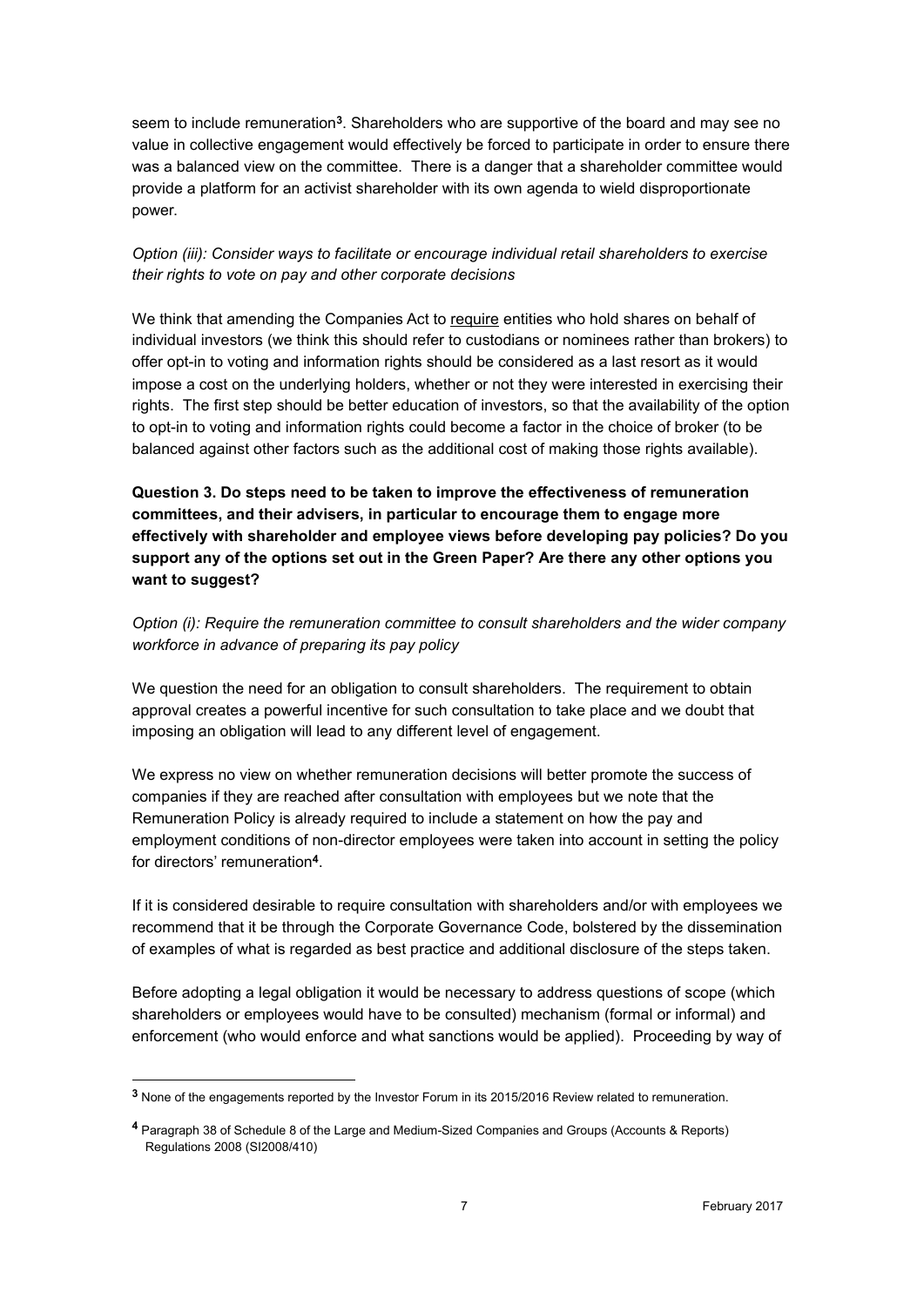the Corporate Governance Code will allow a more flexible approach better tailored to the circumstances of the individual company.

*Option (ii): Require the chairs of remuneration committees to have served for at least 12 months on a remuneration committee before taking up the role*

While we agree it makes sense for a director to have experience of serving on a remuneration committee before taking on a chairmanship role, we are not convinced it is necessary to mandate a 12 month period on the committee that is to be chaired.**<sup>5</sup>** Doing so might preclude the recruitment of an experienced director to replace a chairman, even where that is the right course in the particular circumstances.

# **Question 4. Should a new pay ratio reporting requirement be introduced? If so, what form of reporting would be most useful? How can misleading interpretations and inappropriate comparisons (for example, between companies in different sectors) be avoided? Would other measures be more effective? Please give reasons for your answer.**

We make no comment on whether pay ratios are useful but we would observe that the lengthy (290+ pages) and complex SEC guidance in this area demonstrates that the challenges presented by pay ratio reporting should not be underestimated. We believe that the time and effort involved in producing a ratio and carrying out any meaningful comparison of different ratios should be properly considered as a part of the cost benefit analysis before any changes are made in this area. We also note that the SEC's Acting Chairman, Michael S. Piwowar, has proposed reconsideration of their pay ratio rule and has invited further consultation to identify "unexpected challenges" faced by companies preparing to comply with the pay ratio disclosure rule and whether relief is needed.

# **Question 5. Should the existing, qualified requirements to disclose the performance targets that trigger annual bonus payments be strengthened? How could this be done without compromising commercial confidentiality? Do you support any of the options outlined in the Green Paper? Do you have any other suggestions?**

We think the commercial confidentiality exception is justified so long as it is properly applied. We suggest that guidance from the FRC would be helpful in encouraging a more rigorous approach to the application of the exception with a consequent improvement in the quality of disclosure of targets. Where the exception is applied subsequent disclosure of the targets would provide useful transparency but we would not be in favour of setting a definitive deadline for that disclosure. We suggest that disclosure should be included in the first remuneration report to be published after the information ceases to be commercially confidential.

# **Question 6. How could long-term incentive plans be better aligned with the long-term interests of quoted companies and shareholders? Should holding periods be increased**

1

**<sup>5</sup>** Which was the recommendation of The Investment Association Executive Remuneration Working Group referred to in the Green Paper.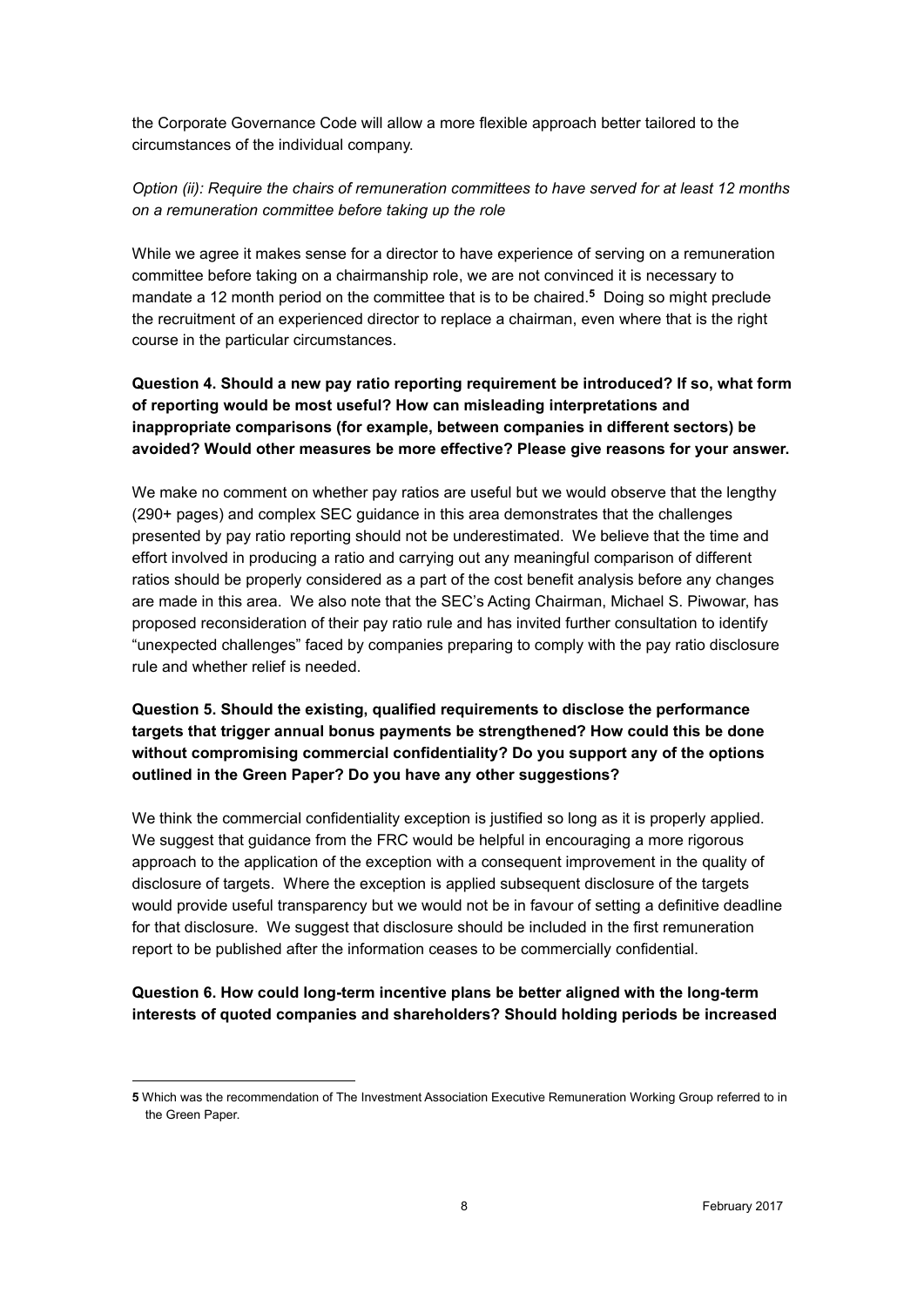**from a minimum of three to a minimum of five years for share options awarded to executives? Please give reasons for your answers.**

No comment.

### **STRENGTHENING THE EMPLOYEE, CUSTOMER AND WIDER STAKEHOLDER VOICE**

**Question 7. How can the way in which the interests of employees, customers and wider stakeholders are taken into account at board level in large UK companies be strengthened? Are there any existing examples of good practice that you would like to draw to our attention? Which, if any, of the options (or combination of options) described in the Green Paper would you support? Please explain your reasons.**

The introductory comments in section 2 of the Green Paper explain that many companies reap "enormous benefit" from "wider engagement around their business activities" and point to "economic benefits to be derived from bringing external perspectives to bear and in properly understanding and maintaining healthy relationships with interested groups". We do not disagree. The corollary is that there should be no need to make significant changes to the framework of corporate governance to force boards to do what they will understand is in the best interests of the company which they are managing. On this basis, what is needed is better explanation by boards of how these wider interests have been taken into account, as suggested in paragraph 2.2.

The relationships of companies with their non-shareholder stakeholders are governed by their own legal frameworks appropriate to the particular nature of the relationship and we suggest that the corporate governance system is not the most effective way to ensure those relationships operate effectively. Those relationships are also very diverse in their natures. They may be purely transactional, where there are many alternatives counterparties and the relationship with each is transitory. They may be closely interconnected, with a relationship of trust on both sides. They may be equal or there may be a significant disparity in bargaining power. They may be local or international. And it is likely that those relationships are dynamic, changing over time, particularly as technology changes the environment in which they exist. The complexity of the issues leads us to believe that, above all, any changes to corporate governance must provide flexibility for companies to respond according to their own circumstances.

We strongly support the importance of maintaining the unitary board system.

### *Option (i): Create stakeholder advisory panels*

We recognise that stakeholder advisory panels may have a part to play for some companies as a means for the directors to obtain views from relevant stakeholder groups. However we think flexibility is important and companies should be allowed to establish mechanisms that suit their own circumstances. This flexibility should extend to the number of groups to be established, the composition of those groups and the matters on which their views are sought. Consultation with stakeholders groups is unlikely to be appropriate for some kinds of decisions. For example, decisions which have to be taken in a relatively short time frame or where confidentiality is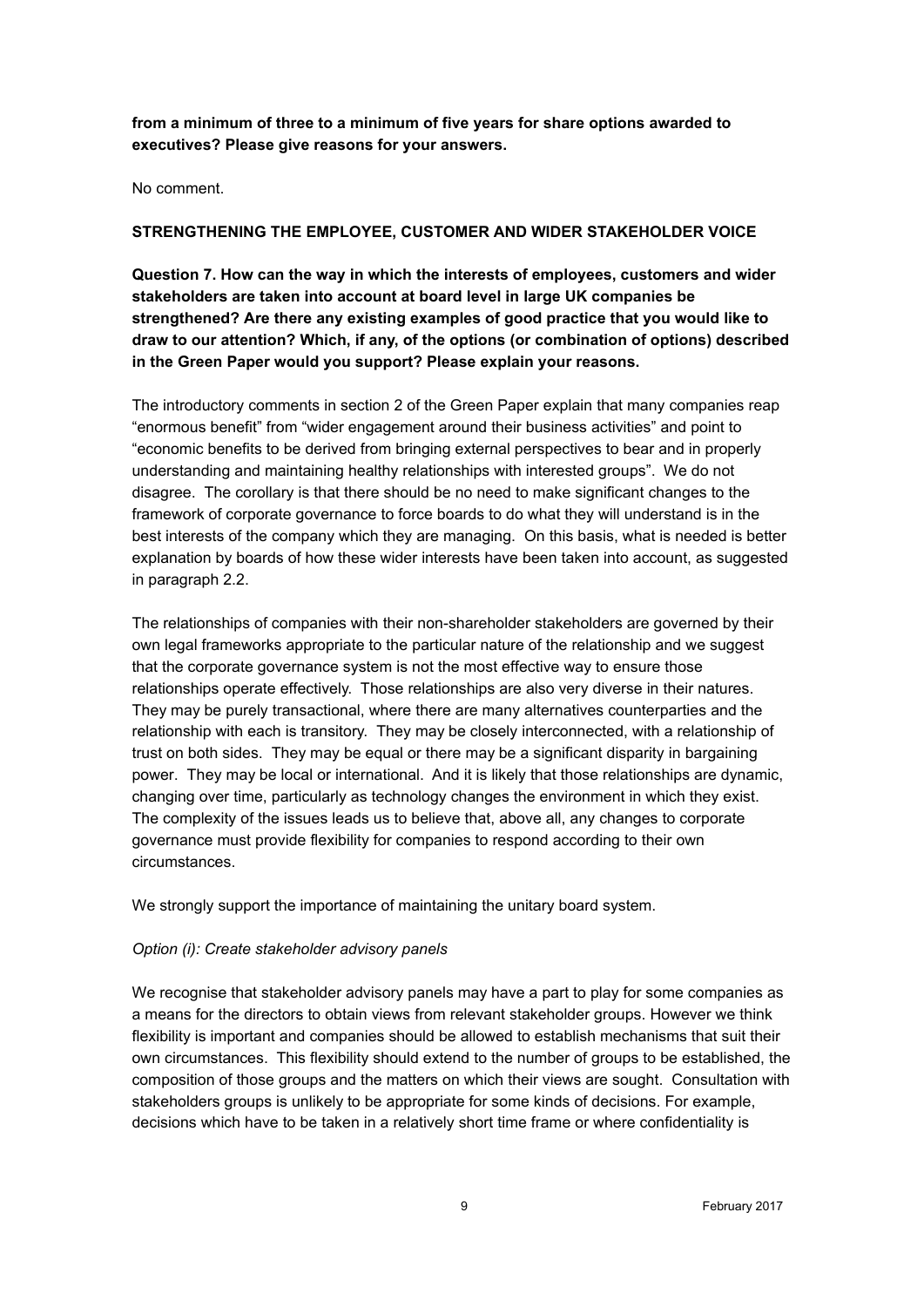particularly important may not be suitable. On the other hand, questions of values and strategy would be better suited to this kind of consultation.

## *Option (ii): Designate existing non-executive directors to ensure that the voices of key interested groups, especially that of employees, is being heard at board level*

Allocating responsibility for supervising the collection of views from relevant stakeholder groups and reporting those views to the board to one or more designated non-executive directors may be the right approach for some companies but we see little benefit in a prescriptive approach. We agree with the comments in the Green Paper that make it clear that the company executives who are closest to its key non-shareholder stakeholders (employees, customers, its supply chain) must be involved in this process. For that reason we see the role of the nominated director as being to supervise a process actually undertaken by others. We also note the caution expressed in paragraph 2.25. It should be clear to all concerned that the director(s) involved was not their representative on the board but merely a conduit for their views and to ensure that an appropriate process was undertaken.

#### *Option (iii): Appoint individual stakeholder representatives to company boards*

We agree with the observations in paragraphs 2.26 to 2.29 and support the decision not to propose mandating direct appointment of representatives of specific interest groups to company boards.

#### *Option (iv): Strengthening reporting requirements related to stakeholder engagement*

We believe that strengthening the reporting requirement is the approach most likely to achieve real change in relation to stakeholder engagement. We would envisage disclosures starting with an explanation of the board's view of which non-shareholder constituencies are relevant and then describing how it has gone about ascertaining the effect of decisions it takes on those constituencies to ensure that in fulfilling the directors' duties under section 172 they have had regard to all relevant considerations. Coupled with a robust but proportionate enforcement regime this will require boards to take a considered decision on how wider stakeholder considerations should inform their pursuit of the success of the company in the interests of its shareholders. We also suggest that increased guidance (from the FRC or BEIS) on what section 172 requires would be helpful.

If additional disclosure requirements are imposed in this area consideration should be given to allowing that disclosure on the company's website either in addition to, or instead of, in the Annual Report. This would make the disclosure more accessible to the general public and so be more likely to increase levels of public trust.

We do not support the proposal described in paragraph 2.34, which suggests special accountability for a designated non-executive director. We think the conclusions of the board on these matters should be the responsibility of the whole board and not just one individual. We also suggest that it should be a matter for the company (in consultation with its stakeholder panel, if it has one) to determine whether a separate report from the stakeholder panel is appropriate.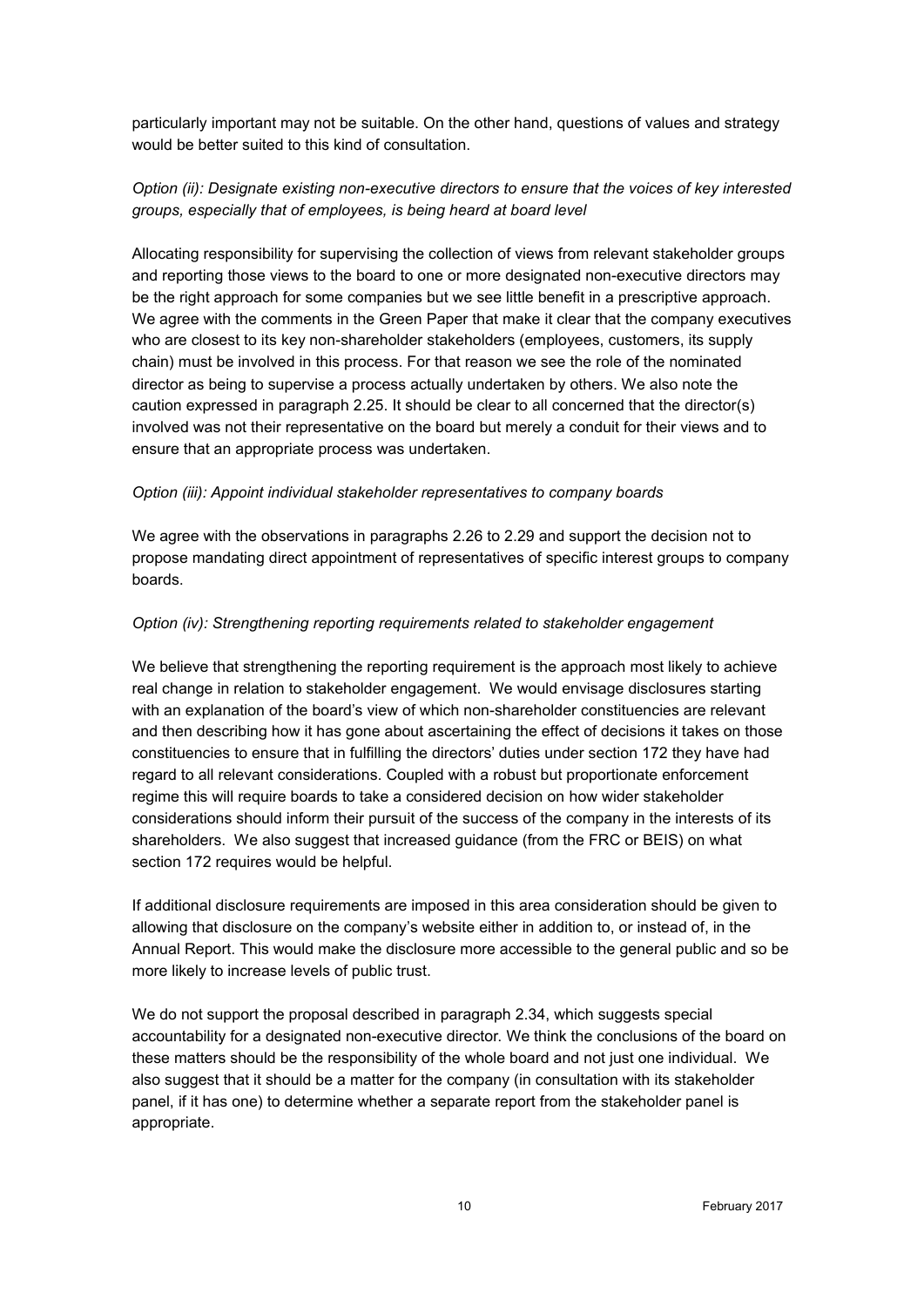# **Question 8. Which type of company do you think should be the focus for any steps to strengthen the stakeholder voice? Should there be an employee number or other size threshold?**

We suggest that the starting point should be premium listed companies (which are subject to the Corporate Governance Code) and voluntary adherence to the same standards by companies whose shares are traded on other public markets. We do not think within this category a size threshold should be applied. We would expect any changes to the Corporate Governance Code adopted to implement reform to be adopted by all companies in this category (on a comply or explain basis). The application of these principles to privately held (i.e., non-publicly traded) companies is discussed in response to Question 10.

# **Question 9. How should reform be taken forward? Should a legislative, code-based or voluntary approach be used to drive change? Please explain your reasons, including any evidence on likely costs and benefits***.*

We suggest that reform should initially be by a code-based or voluntary approach, turning to legislation if that proves inadequate to drive better behaviour. We think in any event the scope for legislative reform should be limited to additional disclosure obligations.

## **CORPORATE GOVERNANCE IN LARGE, PRIVATELY-HELD BUSINESSES**

**Question 10. What is your view of the case for strengthening the corporate governance framework for the UK's largest, privately-held businesses? What do you see as the benefits for doing so? What are the risks to be considered? Are there any existing examples of good practice in privately-held businesses that you would like to draw to our attention?**

Many large UK privately owned companies recognise the importance of good governance. They do this because it is in their interests to do so. To some extent they may be driven to do so by the ethical standards of the owner/founder, irrespective of any tangible business benefit. However, it seems to us important that they choose to do so and they are entitled as a matter of the law to choose not to do so. This view sees companies as an emanation of the individuals who are their owners and as they are free to decide to act unethically but legally in their personal lives, so should the companies they own. A more pragmatic argument is that privately held companies are inherently more mobile than those that are publicly held, having flexibility to choose whether to incorporate, and if so, in what form and in what jurisdiction to do so.

We agree with the proposition that society today has expectations about the way in which businesses should behave. Those expectations are not limited to UK incorporated companies but include all businesses carrying on business here, wherever incorporated (or even if not incorporated at all). The Modern Slavery Act is a good example of the way our society's expectations can be applied to all substantial businesses operating in the UK.

However, the proposition set out in paragraph 3.3 that "society has a legitimate expectation that companies will be run responsibly in return for the privilege of limited liability" (emphasis added) is a recent construct. Limited liability companies arose to satisfy a need for investors who did not seek active involvement in a business to contribute their capital without taking on unlimited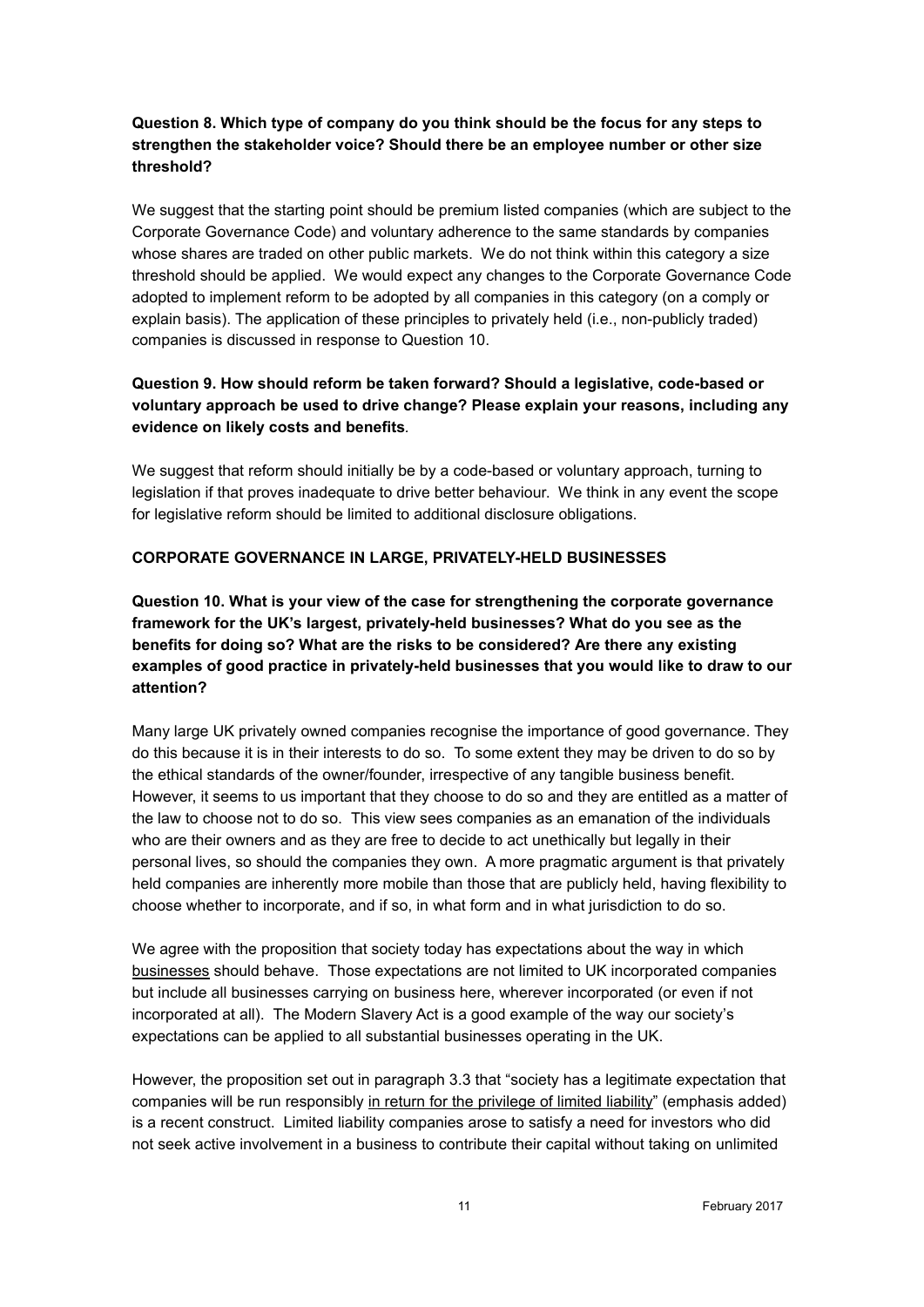liability. Limited companies had existed for many years before there was any suggestion that carrying on business through a corporate form of itself implies responsibilities to society.

# **Question 11. If you think that the corporate governance framework should be strengthened for the largest privately-held businesses, which businesses should be in scope? Where should any size threshold be set?**

To the extent this is a question of corporate governance, we suggest the threshold needs to be set at a level of materiality that justifies the additional costs of compliance. That will be affected by the nature of the requirement. If the requirement is based on a voluntary code, a relatively low threshold, such as that for large companies for the purposes of the Companies Act reporting framework, would be appropriate. If, as discussed in our response to Question 13, the objective is addressed by reference to businesses rather than companies, the thresholds under the Modern Slavery Act would be suitable. We see merit in the simplicity of using one of the existing metrics used to apply different reporting requirements.

# **Question 12. If you think that strengthening is needed how should this be achieved? Should legislation be used or would a voluntary approach be preferable? How could compliance be monitored?**

## *Option (i): Applying enhanced standards of corporate governance more widely*

We think the approach outlined in paragraphs 3.12 to 3.16 would be worth exploring, noting in particular that any code must be suitable for the companies concerned (such that it does not lead to extensive explanations) and that adoption of a code should be voluntary. It might be worthwhile to consider whether a "kitemark" scheme could be used to encourage companies to adopt the code.

# **Question 13. Should non-financial reporting requirements in the future be applied on the basis of a size threshold rather than based on the legal form of a business?**

### *Option (ii): Applying reporting standards more consistently*

To the extent the objective is to encourage better behaviour by businesses operating in the UK, it makes more sense to apply non-financial reporting requirements based on business size and not legal form. This approach produces a level playing field for businesses operating in the UK and removes the advantage of incorporating abroad or using a different corporate form to avoid the application of the requirements. At the same time, however, it will be important to avoid making the UK a less attractive jurisdiction for establishing a business. We suggest that the Modern Slavery Act may provide a useful model, as it allows flexibility for businesses to decide on actions they think appropriate for their business, taking into account what matters to their important stakeholders and to report accordingly. Although not prescriptive we believe that the requirement for reporting under the Modern Slavery Act has influenced positively the behaviour of businesses.